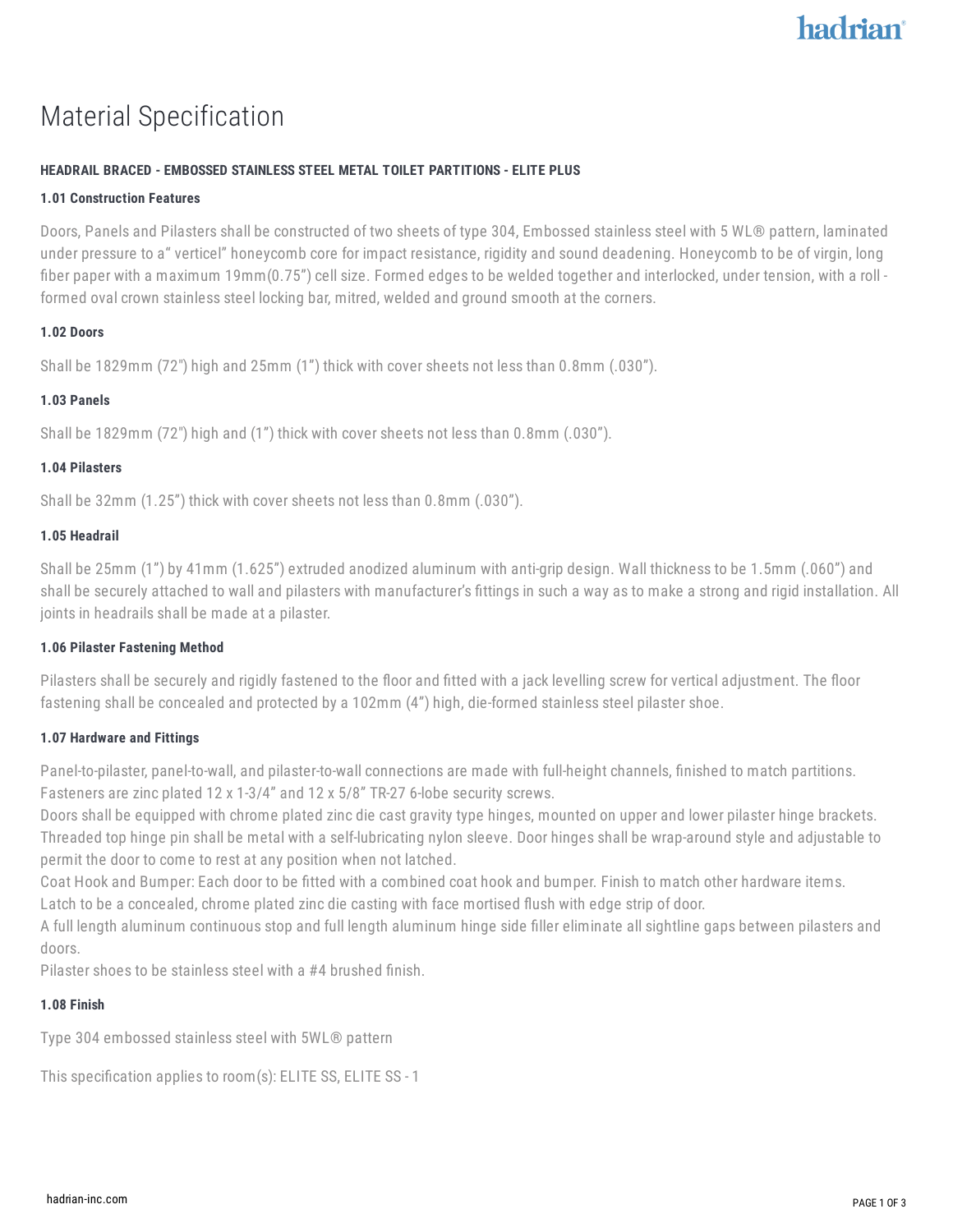# hadrian®

# **Metal Toilet Partitions Elite Plus Series - Headrail Braced - 6" [152mm] AFF Chrome - Concealed Latch & Wrap Hinge Channels - Continuous Stops & Hinge Fillers**



#### **Important Notes:**

Refer to final drawings for wood blocking information. Wood blocking is critical to ensure a rigid installation. See material specifications for material and hardware finishes.

\*Above finish floor dimensions may vary due to floor level and cam position